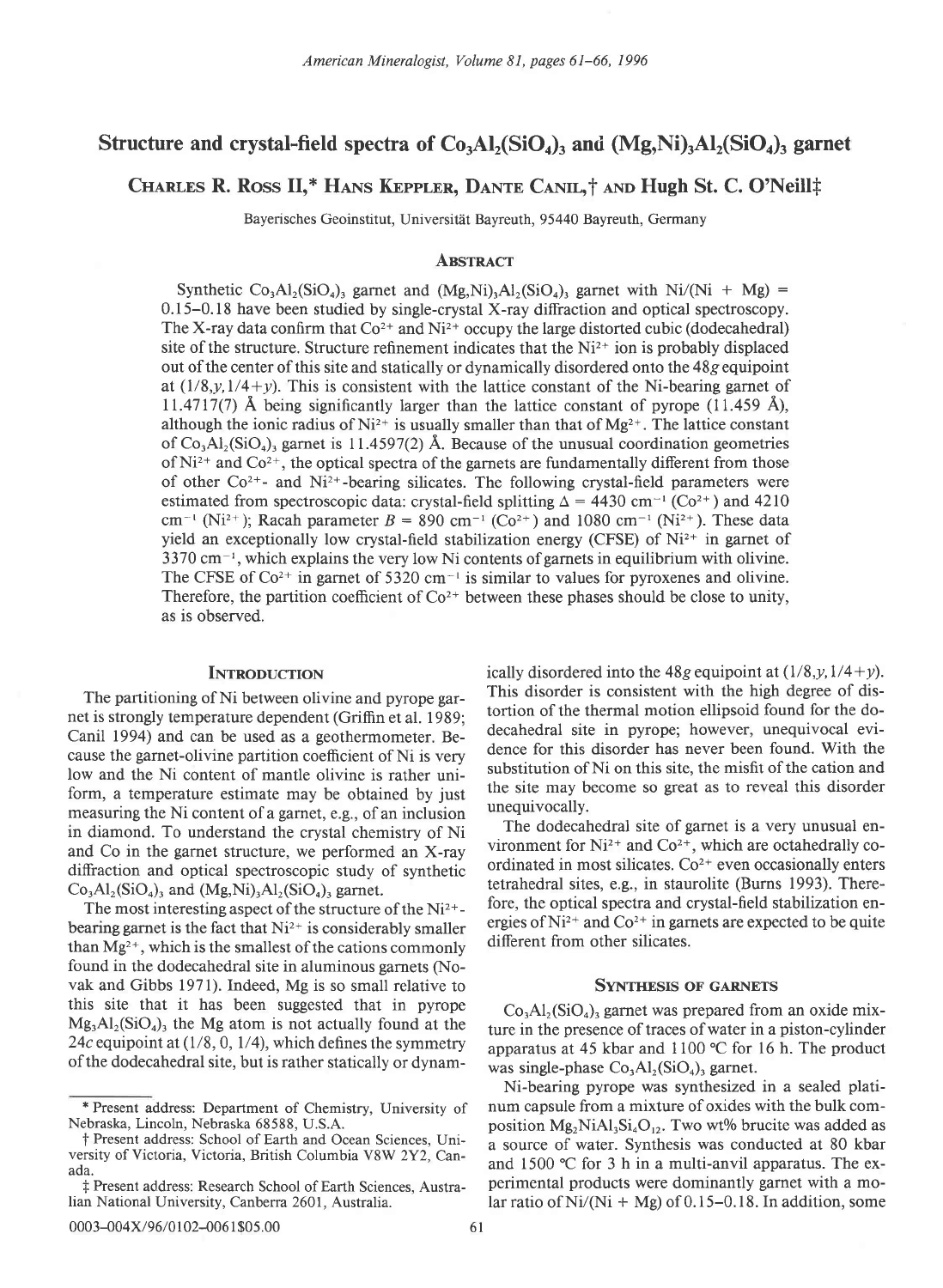| Parameter        | Co-end-member<br>garnet | Ni-bearing garnet |  |
|------------------|-------------------------|-------------------|--|
| R,,              | $2.2\,$                 | 2.9               |  |
| R                | 1.7                     | 2.2               |  |
| R.,              | 2.6                     | 2.7               |  |
| $N_{\rm rot}$    | 314                     | 277               |  |
| $N_{\rm par}$    | 18                      | 20                |  |
| $y_{\text{[0]}}$ |                         | $-0.0081(1)$      |  |
| $x_{\rm o}$      | 0.0336(1)               | 0.0328(1)         |  |
| Уо               | 0.0512(1)               | 0.0493(1)         |  |
| $z_{\rm o}$      | 0.6529(1)               | 0.6533(1)         |  |
| $X_{\rm NI}$     |                         | 0.150(2)          |  |

TABLE 1. B factors (%) and structural parameters

Ni-bearing olivine, nickel-aluminum-silicate spinel and quenched melt were present. The garnet grains used in the present study were unzoned and free of inclusions, according to microprobe analysis.

Both the Co-end-member garnet and Ni-bearing garnet samples had grain sizes of up to several hundred micrometers. The Co-end-member garnets are intensely purple in color. The color of the Ni-bearing garnets is between orange and pink.

## EXPERIMENTAL METHODS

## Single-crystal X-ray diffraction

Candidate crystals were selected and mounted on an Enraf-Nonius CAD4 diffractometer using graphite-monochromated MoK $\alpha$  radiation (K $\alpha_1$  = 0.70930, K $\alpha_2$  =  $0.71359$  Å). The crystal quality was evaluated by examination of rotation photographs and the mapping of selected reflections in reciprocal space until a satisfactory crystal was found. After determination and refinement of the orientation matrix, one-sixteenth of reciprocal space  $(h, k \ge 0, l \ge k)$  to  $(\sin \theta)/\lambda \approx 1.0$   $(\theta = 45^{\circ})$  was collected in  $\omega$ -2 $\theta$  scan mode. The crystal alignment was checked after the collection of every 150 reflections, the intensity of standard reflections was checked every hour. After data collection,  $\psi$ -scan data were collected for the application of an empirical absorption correction.

The data were corrected for Lorentz and polarization effects, as well as for absorption. Symmetrically equivalent data were then averaged, with  $R_{\text{merge}} = 2.2$  $[Co<sub>3</sub>Al<sub>2</sub>(SiO<sub>4</sub>)<sub>3</sub>]$  or 2.9  $[(Mg,Ni)<sub>3</sub>Al<sub>2</sub>(SiO<sub>4</sub>)<sub>3</sub>]$ . Structure factors were weighted using a modified Poisson weighting scheme that reduces the influence of intense reflections.

## Optical spectroscopy

To record absorption spectra from 2500 to 27500 cm-1 (near infrared to near UV), doubly polished plates with a thickness of 32  $\mu$ m were prepared from the garnets. Measurements were made using a Bruker IFS 120 HR infrared spectrometer equipped with a Bruker infrared microscope. The spot size of the beam was between 40 and 70  $\mu$ m. From every sample, three spectra in different wavelength ranges (2500-10000, 9000-15000, and  $12500-27500$  cm<sup>-1</sup>) were accumulated and merged to the final spectrum. The spectroscopic resolution was  $4 \text{ cm}^{-1}$ in the infrared and  $8 \text{ cm}^{-1}$  in the visible and UV range.

Depending on the spectral range, different light sources (tungsten lamp or xenon arc lamp), beamsplitters (Sicoated CaF<sub>2</sub> or quartz), and detectors (narrow-band MCT or Si-diode) were used. Between 1000 and 5000 scans were accumulated for each spectrum.

## **RESULTS**

#### Structure refinement

For each data set, two models were refined in space group  $Ia\overline{3}d$ . In the first model, the dodecahedral cation was assumed to be ordered on equipoint  $24c$ , requiring a total of 16 structural parameters (O positional parameters and anisotropic displacement factors) in addition to a scale factor. For the second model, the dodecahedral cation was allowed to relax onto the 48g equipoint, requiring two additional parameters, i.e., the  $y_{\text{[8]}}$  and  $\beta_{12\text{[8]}}$  parameters. In addition, the Ni content of the dodecahedral site was refined for the Ni-bearing pyrope.

Model 1 resulted in acceptable  $R$  factors for both materials (although it was necessary to refine an extinction coefficient for the Co-end-member garnet). The vibrational ellipsoids of the dodecahedral site were large and distorted (particularly for the Ni-bearing garnet).

The refinement of the Co data using model 2 was somewhat unstable and resulted in no change in  $R_{\rm w}$ . The refinement of the Ni data using model 2 resulted in a slight improvement in  $R_{w}$  ( $R_{w}$  = 0.027 for model 2,  $R_{w}$  = 0.029 for model l). Although this improvement is slight, Hamilton's (1965) significance test indicated that it is highly significant, i.e., the disordered cation site is clearly a better model. According to Hamilton's test, the probability that model 2 is correct rather than model 1 is 99.5%.

The vibrational ellipsoid for the dodecahedral site in Ni-bearing pyrope is quite large and highly anisotropic even in model 2, although the distortion is more in line with the values found for the Co-end-member garnet. The displacement parameters are large for the dodecahedral site in both materials. The remaining displacement parameters for the Co-end-member garnet are generally in accordance with those reported for pyrope (Gibbs and Smith 1965; Novak and Gibbs l97l); however, all the displacement factors for the Ni-bearing pyrope are significantly larger than those found in pyrope or the Coend-member garnet. This perhaps suggests that the structure is so uncomfortable (at ambient conditions) with Ni in the dodecahedral site that the entire structure is placed under considerable strain. This strain may be attributed to the misfit between the Ni atom and its site; if the dodecahedral site were perfectly rigid, then the only effect of substituting Ni for Mg would be (as indicated by this structure refinement) the relaxation of the Ni atoms off of the center of the site. Indeed, the dodecahedral site is not perfectly rigid, and so for those sites in which Ni is found, the coordinating O atoms shift to accommodate the requirements of bonding to the smaller cation. These shifts have two effects. The first is to increase the apparent displacement coefficient of O. The second is to trans-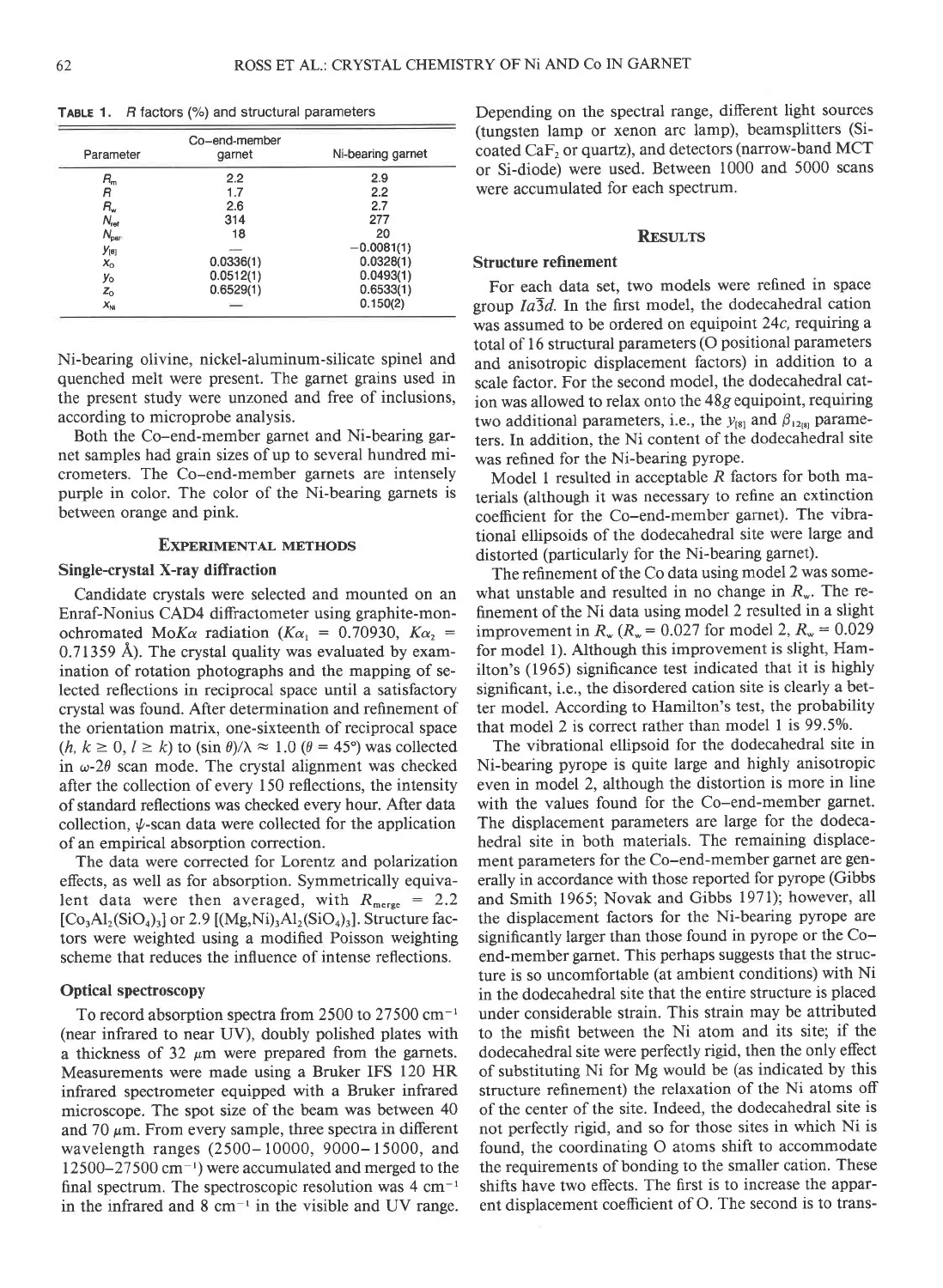M-o (A)  $V(\AA^3)$ q.e. a.v.

**TABLE 2.** Anisotropic displacement parameters ( $\beta$  values  $\times$  $10<sup>5</sup>$ 

|                 | Co-end-member | Ni-bearing |
|-----------------|---------------|------------|
| β               | garnet        | garnet     |
| $11_{[0]}$      | 56(1)         | 113(4)     |
| $22_{[B]}$      | 145(1)        | 309(3)     |
| $12_{101}$      |               | 70(10)     |
| $23_{[8]}$      | 77(3)         | 371(8)     |
| $11_{[6]}$      | 45(2)         | 61(2)      |
| $12_{[6]}$      | 1(4)          | $-1(4)$    |
| $11_{[4]}$      | 37(3)         | 60(3)      |
| $22_{[4]}$      | 44(2)         | 68(2)      |
| 11 <sub>o</sub> | 71(3)         | 95(3)      |
| 22 <sub>o</sub> | 88(3)         | 120(3)     |
| 33 <sub>0</sub> | 51(3)         | 82(3)      |
| 12 <sub>o</sub> | 36(7)         | 36(7)      |
| 13 <sub>o</sub> | $-31(7)$      | 40(7)      |
| 23 <sub>o</sub> | $-8(6)$       | $-11(6)$   |

Note; The torm ot the anisotropic displacement parameter for the garnet structure is  $exp(h^2\beta_{11} + k^2\beta_{22} + l^2\beta_{33} + hk\beta_{12} + hl\beta_{13} + kl\beta_{23})$ . For the dodecahedral [8] site,  $\beta_{22} = \beta_{33}$ ,  $\beta_{12} = \beta_{13} = 0$ ; for the disordered dodecahedral site, in addition  $\beta_{13} = -\beta_{12}$ . For the octahe  $=\beta_{33}, \beta_{12}=\beta_{13}=\beta_{23}$ . For the tetrahedral [4] site,  $\beta_{22}=\beta_{33}, \beta_{12}=\beta_{13}=\beta_{23}$  $= 0.$ 

fer strains through the densely packed garnet structure to the other structural elements and thus cause a general increase in the displacement coefficients.

Table 1 lists the final R factors and structural parameters, whereas Table 2 lists the final anisotropic displacement parameters. A listing of observed and final calculated structure factors may be obtained from the authors.

The unit-cell parameters were determined by centering a group of 18 high-angle reflections in four diffraction conditions (routine SET4 in Enraf-Nonius's data collection package) to eliminate alignment errors. The cell parameters, constrained to a cubic cell, were  $11.4597(2)$  Å (Co) and 11.4717(7)  $\AA$  (Ni). There was no significant evidence of deviation from cubic symmetry. It is interesting 10 note that the lattice constant of the Ni-bearing garnet is significantly larger than the lattice constant of pyrope (11.459 Å, Skinner 1956), although  $Ni<sup>2+</sup>$  (ionic radius 0.690 Å, Shannon 1976) is smaller than Mg<sup>2+</sup> (0.720 Å). This is consistent with the assumption of  $Ni<sup>2+</sup>$  being disordered out of the center of the dodecahedral site. The lattice constant of the Co-end-member garnet is slightly larger than that of pyrope, as expected from the larger ionic radius of Co<sup>2+</sup> (0.745 Å) in comparison with Mg<sup>2+</sup>

Table 3 lists the calculated bond lengths and distortion indices (compare Hazen and Finger 1982) for the two structures. Note that the Al-O and Si-O bond lengths are indifferent to the identity of the atom in the dodecahedral site. The structural data for the Co-end-member garnet are similar to those obtained bv Ohashi et al. (1981).

## Crystal-field spectra

Crystal-field spectra of the Co-end-member and Nibearing garnet are shown in Figures I and 2, and spectroscopic data are in Tables 4 and 5. In an ideal eightfoldcoordinated cubic environment, the ground state of  $Co<sup>2+</sup>$ is  ${}^4A_{28}(F)$ . From this ground state, three spin-allowed

|             | Dodecahedral site      |                  |
|-------------|------------------------|------------------|
| $M-O(\AA)$  | $2.332 \times 4$       | $2.457 \times 2$ |
|             |                        | $2.245 \times 2$ |
| $M-O'(\AA)$ | $2.211 \times 4$       | $2.225 \times 2$ |
|             |                        | $2.179 \times 2$ |
| $V(\AA^3)$  | 20.085                 | 20.247           |
|             | <b>Octahedral site</b> |                  |
| $M-Q(\AA)$  | $1.887 \times 6$       | $1.889 \times 6$ |
| $V(\AA^3)$  | 8.949                  | 8.965            |
| q.e.        | 1.0013                 | 1.0013           |
| a.v.        | 4.58                   | 4.61             |
|             |                        |                  |

garnet

Co-end-member Ni-bearing<br>
oarnet oarnet

Note:  $q.e. =$  quadratic elongation,  $a.v. =$  angle variation; for definitions, see Hazen and Finger 1982. Bond lengths uncorrected for thermal motion.

Tetrahedral site  $1.637 \times 4$ 2.210 1 .0123 50.65

transitions are expected to occur to the excited states  ${}^{4}T_{2g}(F)$ ,  ${}^{4}T_{1g}(F)$ , and  ${}^{4}T_{1g}(P)$ . These transitions correspond to the three band systems centered at 4320, 8170, and  $18300 \text{ cm}^{-1}$  (Fig. 1, Table 4). Because of the orthorhombic site symmetry of the distorted cubic (dodecahedral) site in garnet, the degeneracy of the  ${}^{4}T_{2g}(F)$ ,  ${}^{4}T_{1g}(F)$ , and  $T_{1s}(P)$  terms is completely lifted, causing the splitting of each of three major absorption bands into three components. This splitting is clearly seen in Figure l. In addition to site distortion, spin-orbit coupling may contribute to the observed fine structure (Stahl-Brada and Low 1959). The band system centered around  $18300 \text{ cm}^{-1}$  in the visible range also involves some spin-forbidden transitions to the  ${}^2A_{2e}(G)$ ,  ${}^2T_{1e}(D)$ , and  ${}^2E_{e}(G)$  states. A precise assignment of the band components is not possible. The weak feature at 22530 cm<sup>-1</sup> is due to the transition  ${}^4A_{2g}(F)$  $\rightarrow$  <sup>2</sup>T<sub>2g</sub>(G). Attempts were made to more precisely locate individual band components by deconvoluting the spectra in Figures 1 and 2 into Gaussian peaks. However, a satisfactory fit of the experimental data could not be obtained using a physically meaningful number of individual band components. This is probably because of the intrinsic asymmetry of some bands.

If one treats the orthorhombic site symmetry as a slight perturbation of a cubic field, crystal-field parameters can be estimated from the barycenter of the three major band systems centered at 4320, 8170, and 18300 cm<sup>-1</sup>. This yields a crystal-field splitting  $\Delta = 4430$  cm<sup>-1</sup> and a Racah parameter  $B = 890$  cm<sup>-1</sup> (Table 6). With these parameters, a satisfactory agreement between observed and predicted band positions can be obtained (Table 4). In the cubic approximation, the crystal-field stabilization energy (CFSE) of Co<sup>2+</sup> is =  $\frac{6}{5}\Delta$  = 5320 cm<sup>-1</sup>.

The ground state of  $Ni^{2+}$  in an ideal eightfold-coordinated cubic environment is  ${}^{3}T_{1g}(F)$ . Three spin-allowed transitions are expected to occur to the excited states

 $1.635 \times 4$ 2.191 1 .0154 63.22

TABLE 3. Bond lengths (A) and distortion indices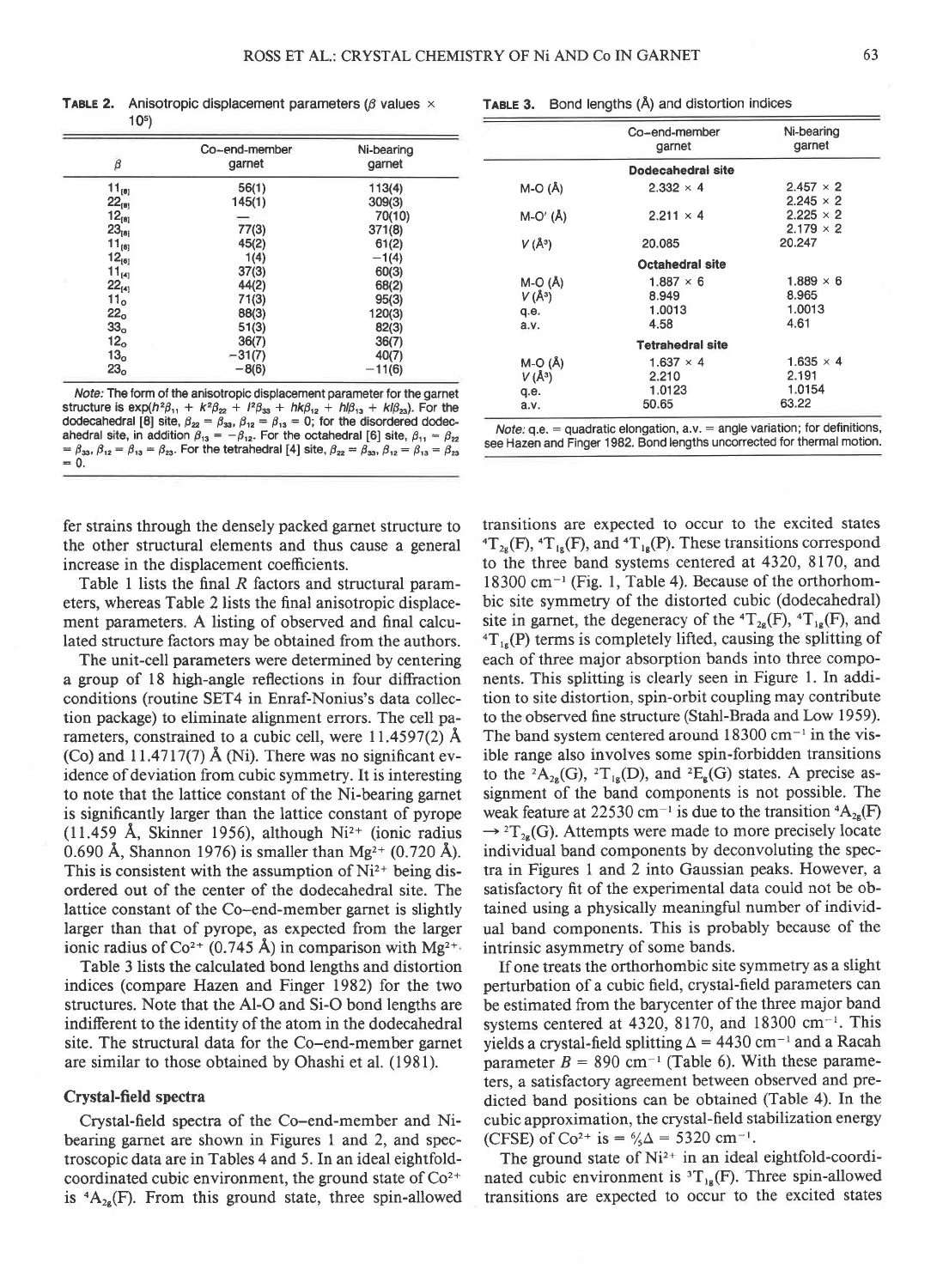FIGURE 1. Crystal-field spectrum of  $Co<sub>3</sub>Al<sub>2</sub>(SiO<sub>4</sub>)<sub>3</sub>$  garnet, renormalized to 100  $\mu$ m thickness.

20000

Wavenumber, cm-1

15000

10000

5000

<sup>3</sup>T<sub>2g</sub>(F), <sup>3</sup>A<sub>2g</sub>(F), and <sup>3</sup>T<sub>1g</sub>(P). The first two transitions are observed at 4070 and  $6210 \text{ cm}^{-1}$ . They do not show any splitting owing to the low site symmetry. However, the third band, centered around  $20640 \text{ cm}^{-1}$ , is clearly split into at least two components. A weak absorption feature at  $13630 \text{ cm}^{-1}$  is due to the spin-forbidden transition to the <sup>1</sup>E<sub>e</sub>(D) and <sup>1</sup>T<sub>2e</sub>(D) states. Estimated crystal-field parameters are  $\Delta = 4210$  cm<sup>-1</sup> and  $B = 1080$  cm<sup>-1</sup>; CFSE  $=$   $\frac{4}{\Delta}$  = 3370 cm<sup>-1</sup> in the cubic-field approximation (Table 6). This simple cubic treatment, however, cannot satisfactorily account for the relative energies of the transitions  ${}^{3}T_{1g}(F) \rightarrow {}^{3}T_{2g}(F)$  and  ${}^{3}T_{1g}(F) \rightarrow {}^{3}A_{2g}(F)$ . Because the slope of the energy of the  ${}^{3}T_{2e}(F)$  and  ${}^{4}A_{2e}(F)$  terms in the Tanabe-Sugano diagram is constant (Figgis 1966), the ratio of the two transition eneryies should be the same for any value of  $\Delta$  or B. This ratio should be close to 2. The observed ratio, however, is 1.5. This cannot be explained by a simple cubic-field approximation and must be due to the low site symmetry, possibly combined with disordering between two sites.



FIGURE 2. Crystal-field spectrum of  $(Mg_{0.82}Ni_{0.18})$ <sub>2</sub>Al<sub>2</sub>(SiO<sub>4</sub>)<sub>3</sub> garnet, renormalized to 100  $\mu$ m thickness.

|  |  |  | <b>TABLE 4.</b> Crystal-field spectrum of $Co3Al2(SiO4)3$ garnet |  |
|--|--|--|------------------------------------------------------------------|--|
|--|--|--|------------------------------------------------------------------|--|

| Band position<br>$(cm-1)$ | É<br>[L/(mol·cm)] | Excited<br>state  | Barycenter<br>of split<br>bands<br>$(cm-1)$ | Calc.<br>band<br>position<br>$(cm^{-1})$ |
|---------------------------|-------------------|-------------------|---------------------------------------------|------------------------------------------|
| 3460                      | 8.04              |                   |                                             |                                          |
| 4320                      | 7.25              | ${}^{4}T_{2g}(F)$ | 4320                                        | 4430                                     |
| 5170                      | 8.57              |                   |                                             |                                          |
| 6910                      | 4.64              |                   |                                             |                                          |
| 8300                      | 6.34              | $T_{1q}(F)$       | 8170                                        | 7690                                     |
| 9300 (shoulder)           | 5.13              |                   |                                             |                                          |
| 17140                     | 10.38             |                   |                                             |                                          |
| 17650                     | 11.89             |                   | 18300                                       | 18900                                    |
| 18770                     | 17.17             | $T_{10}(P)$       |                                             |                                          |
| 19640                     | 15.47             |                   |                                             |                                          |
| 22530                     | 1.51              | ${}^{2}T_{29}(G)$ |                                             |                                          |

Note: Term symbols for undistorted cubic environment are used. Ground state is  ${}^4A_{29}(F)$ . Positions of the spin-allowed bands are calculated from the crystal-field parameters in Table 6;  $\epsilon$  = molar extinction coefficient of Co in garnet as measured at the respective wavenumber.

#### GEOLOGICAL APPLICATIONS

Crystal-field stabilization energies can be used to predict the partitioning of trace elements between different phases (Burns 1993). The correct order of magnitude of partition coefficients can often be obtained by considering CFSE alone, at least for ions having high CFSE, such as  $Ni<sup>2+</sup>$ ,  $Co<sup>2+</sup>$ , and  $Cr<sup>3+</sup>$  in octahedral sites (Keppler 1992). For example, the CFSE of  $Ni^{2+}$  and  $Co^{2+}$  in glasses quenched from pressures up to 100 kbar have been used to predict the pressure dependence of the metal-silicate melt partition coefficients of these elements (Keppler and Rubie 1993); the predicted changes in the partition coefficients have recently been confirmed experimentally (Thibault and Walter 1995). At first sight, this may seem surprising because crystal-field stabilization usually accounts for only about  $10-30\%$  of the total bonding energy of an ion. There are two explanations, however, for the success of considerations of CFSE in the prediction of partition coefficients; one is based on simple electrostatic arguments, whereas the other stems from molecular orbital theory. A simple electrostatic model predicts that the magnitude of  $\Delta$ , and therefore the magnitude of CFSE, varies with  $r^{-5}$ , r being the cation-anion distance (Burns 1993). However, the Coulomb potential, which in a simple ionic model provides most of the bonding energy, varies only with  $r^{-1}$ . If one considers the partitioning of trace elements between similar sites in various minerals, the differences in bonding energies are relevant rather than the total bonding energy. These differences, however, are dominated by CFSE, as the CFSE is much more strongly affected by subtle changes in bond lengths than the Coulomb potential. In reality, the interaction between a transition metal ion and the surrounding anions is never purely ionic. A model that can account for both mostly ionic and strongly covalent bonding effects is molecular orbital (MO) theory (Figgis 1966; Huheey 1983; Greenwood and Earnshaw 1984). In the simplest model, which considers only o-bonding interactions, the spectroscopically ob-

Absorbance Units

5.0

 $\frac{6}{4}$ 

 $\frac{3}{2}$ 

 $2.0$ 

 $\overline{10}$ 

0.0

25000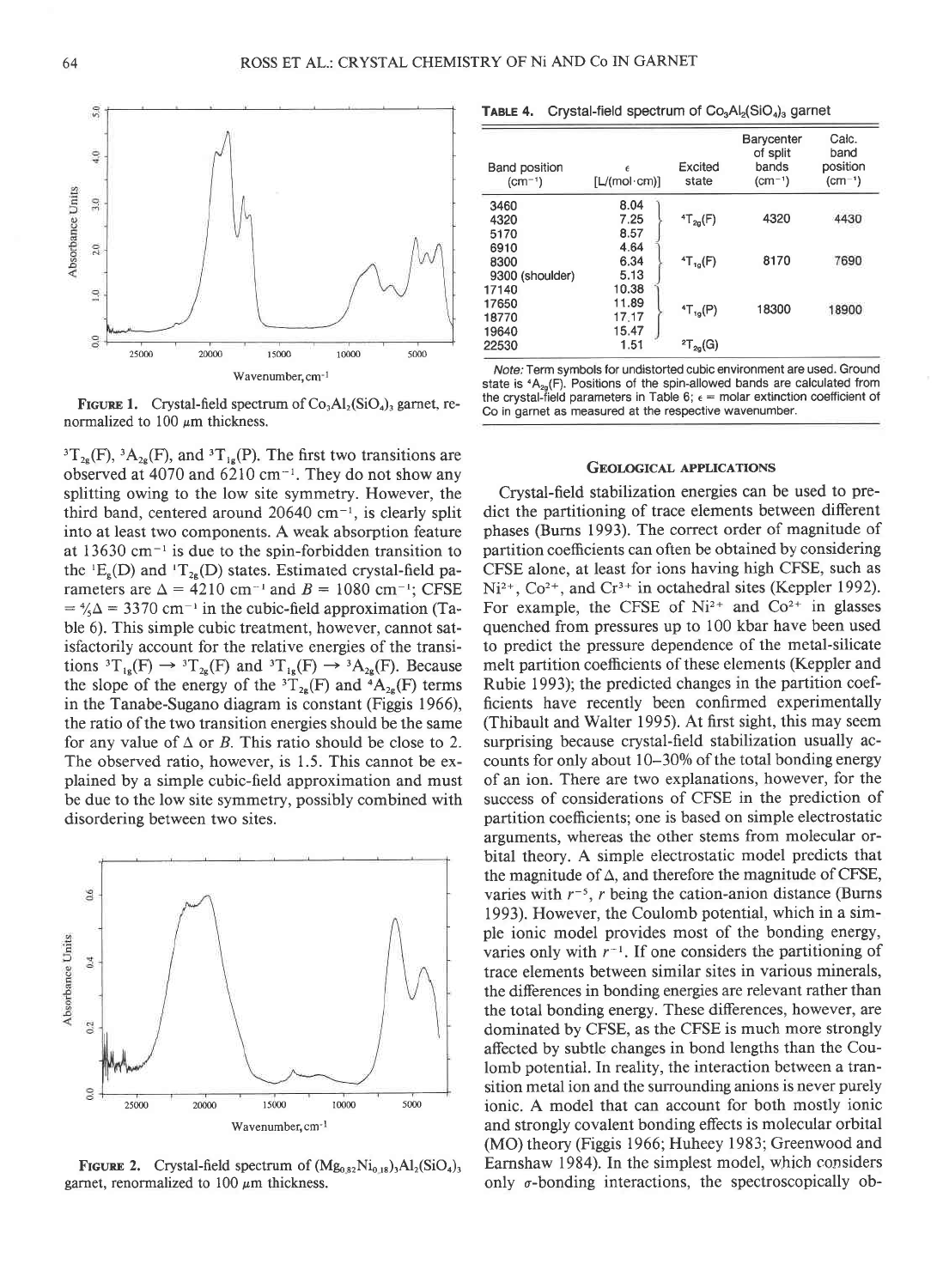TABLE 5. Crystal-field spectrum of  $(Mg_{0.82}Ni_{0.18})_3Al_2(SiO_4)_3$ aarnet

| Band<br>position<br>$(cm^{-1})$ | [L/(mol·cm)] | <b>Excited state</b>        | Barycenter<br>of split<br>bands<br>$(cm^{-1})$ | Calc, band<br>position<br>$(cm^{-1})$ |
|---------------------------------|--------------|-----------------------------|------------------------------------------------|---------------------------------------|
| 4070                            | 8.02         | ${}^{3}T_{20}(F)$           |                                                | 3520                                  |
| 6210                            | 10.97        | ${}^{3}A_{2n}(F)$           |                                                | 7730                                  |
| 13630                           | 1.48         | $E_o(D), \ {}^{1}T_{20}(D)$ |                                                |                                       |
| 19880                           | 12.66        |                             |                                                |                                       |
| 21400                           | 11.81        | ${}^{3}T_{10}(P)$           | 20640                                          | 19030                                 |

Note: Term symbols for undistorted cubic environment are used. Ground state is  ${}^{3}T_{19}(F)$ . Positions of the spin-allowed bands are calculated from the crystal-field parameters in Table 6;  $\epsilon$  = molar extinction coefficient of Ni in garnet as measured at the respective wavenumber

tained crystal-field splitting measures the energy separation between the lowest antibonding and the nonbonding orbitals. This energy separation becomes larger as the overlap between the ligand and metal orbitals becornes stronger. Because bond strength increases with orbital overlap,  $\Delta$  and CFSE are measures of bond strength. If  $\pi$ interactions between ligand and metal are considered, the picture becomes slightly more complicated, as the nonbonding orbitals of the transition metal ion now become weakly bonding or antibonding. However, because these  $\pi$  bonds are commonly weaker than  $\sigma$  bonds, the basic interpretation of  $\Delta$  and CFSE as measures of bond strength is still valid.

The CFSE of 3370 cm<sup>-1</sup> for  $Ni^{2+}$  in the dodecahedral site of garnet (Table 6) is exceptionally low in comparison with that of other minerals of the upper mantle: In olivine, the CFSE of  $Ni^{2+}$  in the M1 site is about 9500 cm<sup>-1</sup>, and the CFSE values of  $Ni^{2+}$  in the M1 site of enstatite and diopside are 8280 and 10800  $cm^{-1}$ , respectively (Burns 1985). This explains why the garnet-olivine partition coefficient of  $Ni^{2+}$  is very low, between 0.1 and 0.001 in the temperature range between 600 and 1600 °C (Griffin et al. 1989; Canil 1994). The CFSE of  $Co^{2+}$  in garnet, on the other hand, is only slightly lower than the values for the M1 site of enstatite (6700 cm<sup>-1</sup>), diopside  $(6420 \text{ cm}^{-1})$ ; Burns 1985), and probably olivine. Therefore, the garnet-olivine and garnet-pyroxene partition coefficients of  $Co<sup>2+</sup>$  should be close to unity, as is observed (Matsui and Banno 1969; Bodinier et al. 1987). This means that garnet in equilibrium with upper-mantle minerals should strongly fractionate  $Ni^{2+}$  from  $Co^{2+}$ . Moreover, large-scale crystallization of majorite garnet from an early magma ocean would have greatly increased the Ni/Co ratio in the remaining mantle.

Because the crystal field in the large site of the perovskite structure is similar to the dodecahedral site in garnet, some predictions on the partitioning of Ni and Co in the lower mantle are possible. Our results suggest that the CFSE of Ni<sup>2+</sup> in perovskite and majorite is smaller than in magnesiowüstite (10200 cm $^{-1}$ , Burns 1985), which means that Ni<sup>2+</sup> should strongly partition in favor of magnesiowiistite. This effect should be much less pro-

**TABLE 6.** Crystal-field parameters of  $Ni<sup>2+</sup>$  and  $Co<sup>2+</sup>$  in the distorted cubic site of garnet

|        | $\Delta$ (cm <sup>-1</sup> ) | $B$ (cm <sup>-1</sup> ) | $\beta = B/B_0$ | CFSE $(cm-1)$ |
|--------|------------------------------|-------------------------|-----------------|---------------|
| $C02+$ | 4430                         | 890                     | 0.79            | 5320          |
| $Ni2+$ | 4210                         | 1080                    |                 | 3370          |

*Note:* The  $\Delta$  = crystal-field splitting;  $B =$  Racah parameter;  $\beta$  = nephelauxetic parameter;  $B_0$  = Racah parameter of the free ion in vacuum ( $B_0$ )  $= 1120$  cm<sup>-1</sup> for Co<sup>2+</sup>;  $B<sub>0</sub> = 1080$  cm<sup>-1</sup> for Ni<sup>2+</sup>; Figgis 1966).

nounced for  $Co<sup>2+</sup>$ . Recent experimental results by Guyot et al. (1994) are in agreement with this prediction.

#### ACKNOWLEDGMENTS

We thank Hubert Schulze for sample preparation and Detlef KrauBe for microprobe analyses. Reviews by Bob Downs and Dave Sherman improved the manuscript.

## **REFERENCES CITED**

- Bodinier, J.-L., Dupuy, C., Dostal, J., and Merlet, C. (1987) Distribution of trace transition elements in olivine and pyroxenes from ultramafic xenoliths: Application of microprobe analysis. American Mineralogist, 72,902-913.
- Burns, R.G. (1985) Thermodynamic data from crystal field spectra. In Mineralogical Society of America Reviews in Mineralogy, 14, 277-316. - (1 993) Mineralogical applications of crystal field theory (2nd edi-
- tion), 551 p. Cambridge University Press, Cambridge
- Canil, D. (1994) An experimental calibration of the "nickel in garner" geothermometer with applications. Contributions to Mineralogy and Petrology, 117, 410-420.

Figgis, B.N. (1966) Introduction to ligand fields, 351 p. Wiley, New York.

Gibbs, G.V., and Smith, J.V. (1965) Refinement of the crystal structure of synthetic pyrope. American Mineralogist, 50, 2023-2039.

- Greenwood, N.N., and Earnshaw, A. (1984) Chemistry of the elements, 1542 p. Pergamon, Oxford, U.K.
- Griffin, W.L., Cousens, D.R., Ryan, C.G., Sie, S.H., and Suter, G.F. (1989) Ni in chrome pyrope garnets: A new geothermometer. Contributions to Mineralogy and Petrology, 103,199-202.
- Guyot, F., Malavergne, V., O'Neill, H St.C., von Seckendorf, V., Peyronneau, J., and Poirier, J.P. (1994) High-pressure transformations of iron, nickel and cobalt bearing olivines: An experimental investigation. Fifth International Symposium on Experimental Mineralogy, Petrology and Geochemistry, Abstract Supplement I to Terra Nova, 6, 21.
- Hamilton, W.C. (1965) Significance tests on the crystallographic R factor. Acta Crystallographica, 18, 502-510.
- Hazen, R.M., and Finger, L.W. (1982) Comparative crystal chemistry, 231 p. Wiley, New York.
- Huheey, J.E. (1983) Inorganic chemistry (3rd edition), 936 p. Harper and Row, New York.
- Keppler, H. (1992) Crystal field spectra and geochemistry of transition metal ions in silicate melts and glasses. American Mineralogist, 77,  $62 - 75.$
- Keppler, H., and Rubie, D.C. (l 993) Pressure-induced coordination changes of transition-metal ions in silicate melts. Nature, 364, 54-56.
- Matsui, Y., and Banno, S. (1969) Partition of divalent transition metals between coexisting ferromagnesian minerals. Chemical Geology, 5, 259- 265.
- Novak, G.A., and Gibbs, G.V. (1971) The crystal chemistry of the silicate garnets. American Mineralogist, 56, 79 l-825.
- Ohashi, H., Fujita, T., and Osawa, T. (1981) Structure of  $Co<sub>3</sub>Al<sub>2</sub>Si<sub>3</sub>O<sub>12</sub>$ garnet. Journal of the Japanese Association of Mineralogists, Petrologists, and Economic Geologists, 76, 58-60.
- Shannon, R.D. (1976) Revised effective ionic radii and systematic studies of interatomic distances in halides and chalcogenides. Acta Crystallographica, A32,751-767